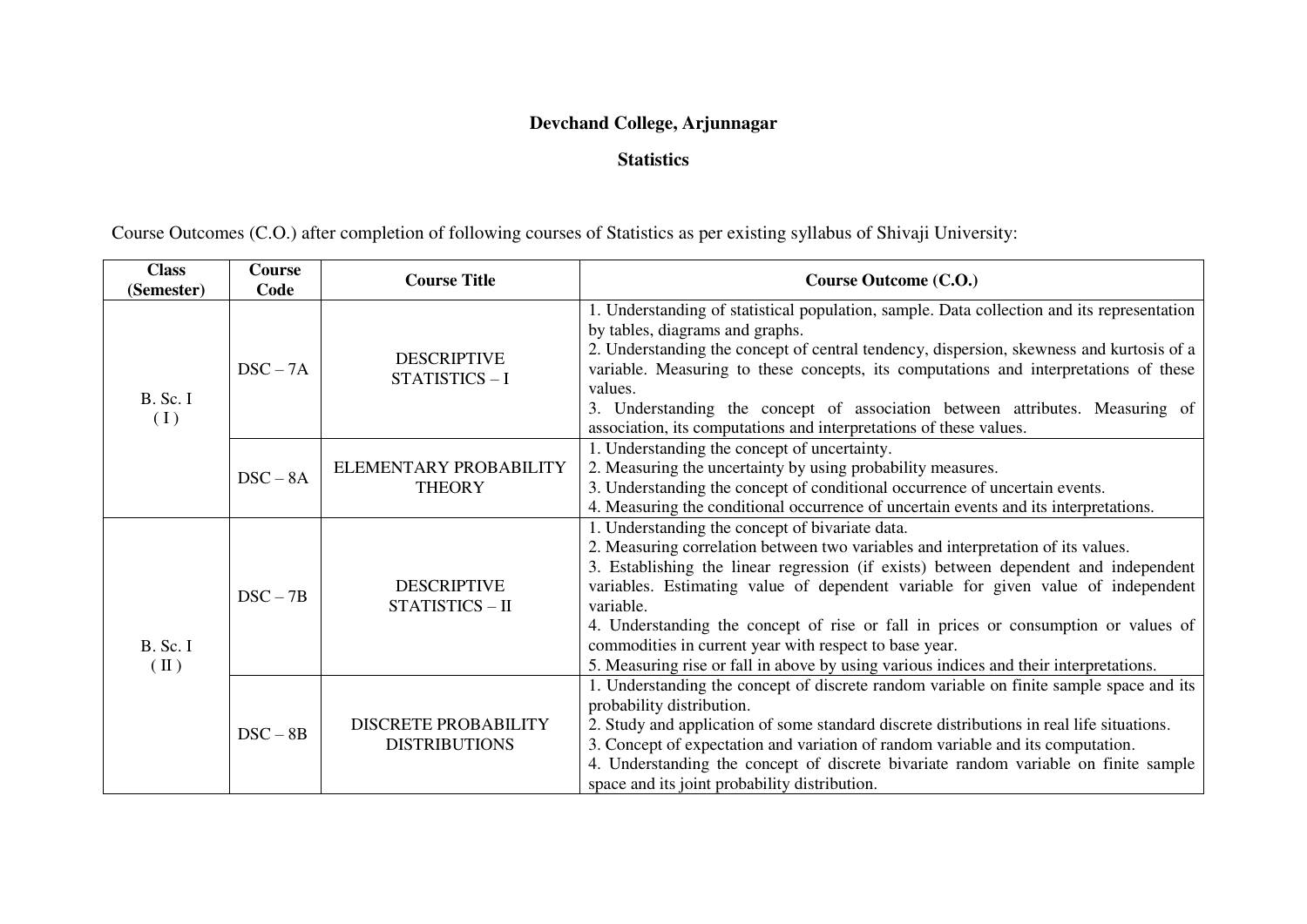|                               |            |                                         | 5. Concept of independence, covariance, correlation between two discrete random<br>variables. Its computation and interpretations.                                                                                                                                                                                                                                                                                                                                                                                                                                                                                                                                             |
|-------------------------------|------------|-----------------------------------------|--------------------------------------------------------------------------------------------------------------------------------------------------------------------------------------------------------------------------------------------------------------------------------------------------------------------------------------------------------------------------------------------------------------------------------------------------------------------------------------------------------------------------------------------------------------------------------------------------------------------------------------------------------------------------------|
|                               |            |                                         | 1. Study and applications of some standard distributions defined on countable infinite                                                                                                                                                                                                                                                                                                                                                                                                                                                                                                                                                                                         |
| B. Sc. II<br>$(\mathbf{III})$ | $DSC-7C$   | <b>PROBABILITY</b><br>DISTRIBUTIONS-I   | support.<br>2. Understanding the difference between discrete and continuous distributions.<br>3. Understanding the concept of continuous bivariate random variable and its joint<br>probability density function.<br>4. Concept of independence, covariance, correlation between two continuous random<br>variables. Its computation and interpretations.<br>5. Obtaining conditional and marginal probability distributions.<br>6. Concept of transformation of univariate and bivariate continuous random variables.<br>Obtaining probability densities of transformed random variables.                                                                                     |
|                               | $DSC-8C$   | <b>STATISTICAL</b><br><b>METHODS-I</b>  | 1. Understanding the concept of multiple regression plane.<br>2. Estimating regression plane of dependent variable on two or more independent<br>variables. Estimating value of dependent variable and for given values of independent<br>variables.<br>3. Concept of multiple correlation of one variable on the remaining, its computation and<br>interpretation.<br>4. Concept of partial correlation between two variables, its computation and<br>interpretation.<br>5. Understanding the basics of sample survey.<br>5. Awareness about vital statistics. Concept of mortality rate, fertility rate and<br>population growth rates. Its computation and interpretations. |
| B. Sc. II<br>(IV)             | $DSC - 7D$ | <b>PROBABILITY</b><br>DISTRIBUTIONS-II  | 1. Study and applications of some standard continuous probability distributions in real<br>life situations.<br>2. Obtaining various measures for above distributions.<br>3. Knowing interrelationship between above distributions.<br>4. Applications of some sampling distributions in real life situations for testing<br>independence of attributes, goodness of fit test for given distribution, equality of means<br>and variances of two populations.                                                                                                                                                                                                                    |
|                               | $DSC - 8D$ | <b>STATISTICAL</b><br><b>METHODS-II</b> | 1. Understanding the concept of time series, its components.<br>2. Estimation of secular trend and seasonal index from time series data.<br>3. Understanding the concept of chance and assignable cause in production process.<br>4. Application of Statistical Quality Control techniques such as control charts for<br>variables and attributes to monitor assignable cause in a process.                                                                                                                                                                                                                                                                                    |